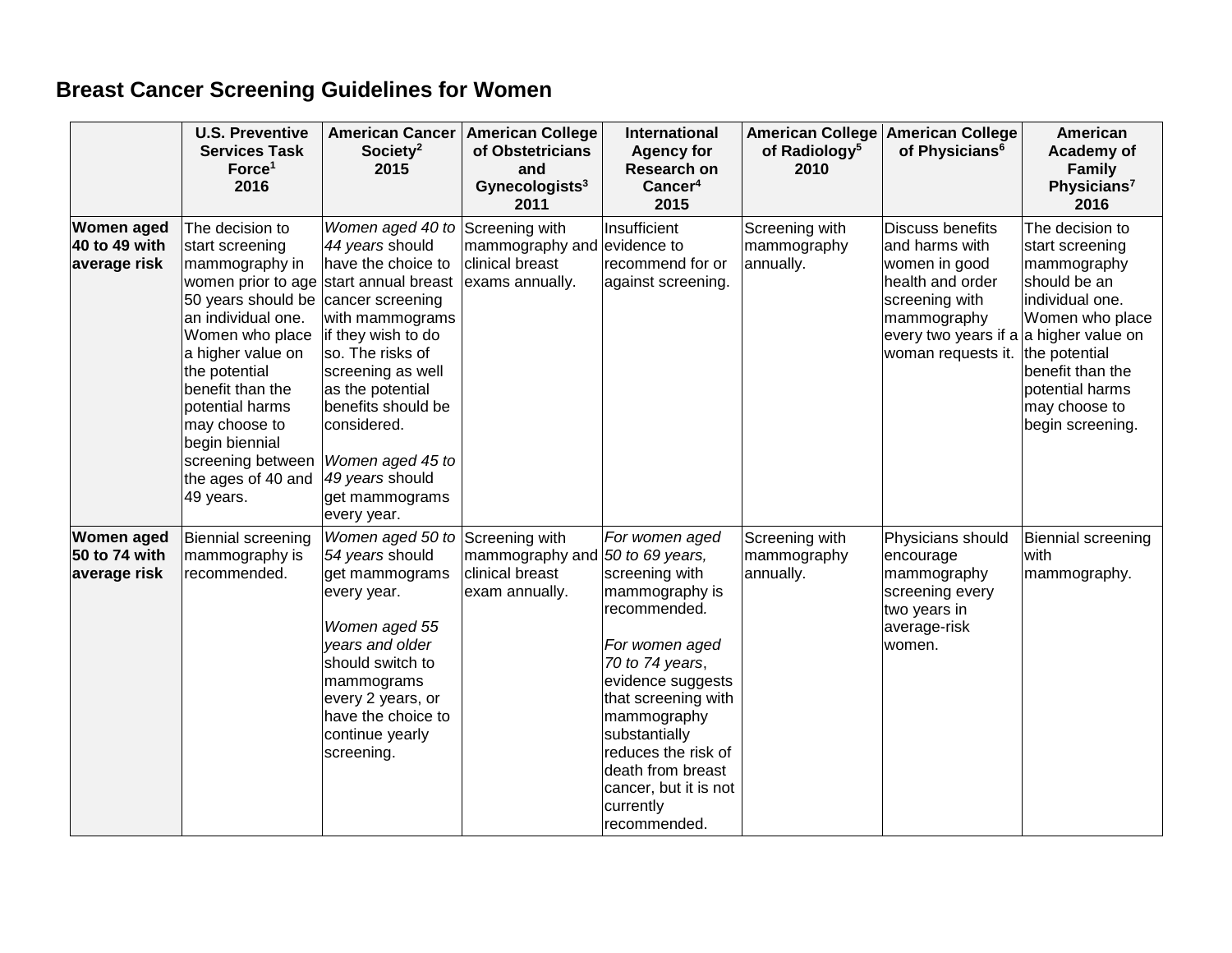|                                                          | <b>U.S. Preventive</b><br><b>Services Task</b><br>Force <sup>1</sup><br>2016                                                                                                                                                                                                                                                                                                                                       | <b>American Cancer</b><br>Society <sup>2</sup><br>2015                                                                                                                                                    | <b>American College</b><br>of Obstetricians<br>and<br>Gynecologists <sup>3</sup><br>2011 | <b>International</b><br><b>Agency for</b><br><b>Research on</b><br>Cancer <sup>4</sup><br>2015 | of Radiology <sup>5</sup><br>2010                                                                                                                      | American College American College<br>of Physicians <sup>6</sup> | American<br>Academy of<br><b>Family</b><br>Physicians <sup>7</sup><br>2016                                                                                                                                     |
|----------------------------------------------------------|--------------------------------------------------------------------------------------------------------------------------------------------------------------------------------------------------------------------------------------------------------------------------------------------------------------------------------------------------------------------------------------------------------------------|-----------------------------------------------------------------------------------------------------------------------------------------------------------------------------------------------------------|------------------------------------------------------------------------------------------|------------------------------------------------------------------------------------------------|--------------------------------------------------------------------------------------------------------------------------------------------------------|-----------------------------------------------------------------|----------------------------------------------------------------------------------------------------------------------------------------------------------------------------------------------------------------|
| <b>Women aged</b><br>75 or older<br>with average<br>risk | Current evidence is Screening should<br>insufficient to<br>of benefits and<br>mammography in<br>women aged 75<br>years or older.                                                                                                                                                                                                                                                                                   | continue as long as consultation with<br>assess the balance a woman is in good their physicians,<br>health and is<br>harms of screening expected to live 10   not to continue<br>more years or<br>longer. | Women should, in<br>decide whether or<br>mammographic<br>screening.                      | Not addressed.                                                                                 | Screening with<br>mammography<br>should stop when<br>life expectancy is<br>less than 5 to 7<br>years on the basis<br>of age or comorbid<br>conditions. | Screening is not<br>recommended.                                | Current evidence is<br>insufficient to<br>assess the balance<br>of benefits and<br>harms of screening<br>with<br>mammography.                                                                                  |
| <b>Women with</b><br>dense breasts insufficient to       | Current evidence is There is not<br>assess the balance to make a<br>of benefits and<br>harms of adjunctive for or against<br>screening for<br>breast cancer<br>using breast<br>ultrasonography,<br>magnetic<br>resonance imaging<br>(MRI), digital<br>breast<br>tomosynthesis<br>(DBT), or other<br>methods in women<br>identified to have<br>dense breasts on<br>an otherwise<br>negative screening<br>mammogram. | enough evidence<br>recommendation<br>yearly MRI<br>screening.                                                                                                                                             | Insufficient<br>evidence to<br>recommend for or<br>against MRI<br>screening.             | Insufficient<br>evidence to<br>recommend for or<br>against screening.                          | In addition to<br>mammography,<br>ultrasound can be<br>considered.                                                                                     | Not addressed.                                                  | Current evidence is<br>insufficient to<br>assess the balance<br>of benefits and<br>harms of adjunctive<br>screening for<br>breast cancer<br>using breast<br>ultrasonography,<br>MRI, DBT, or other<br>methods. |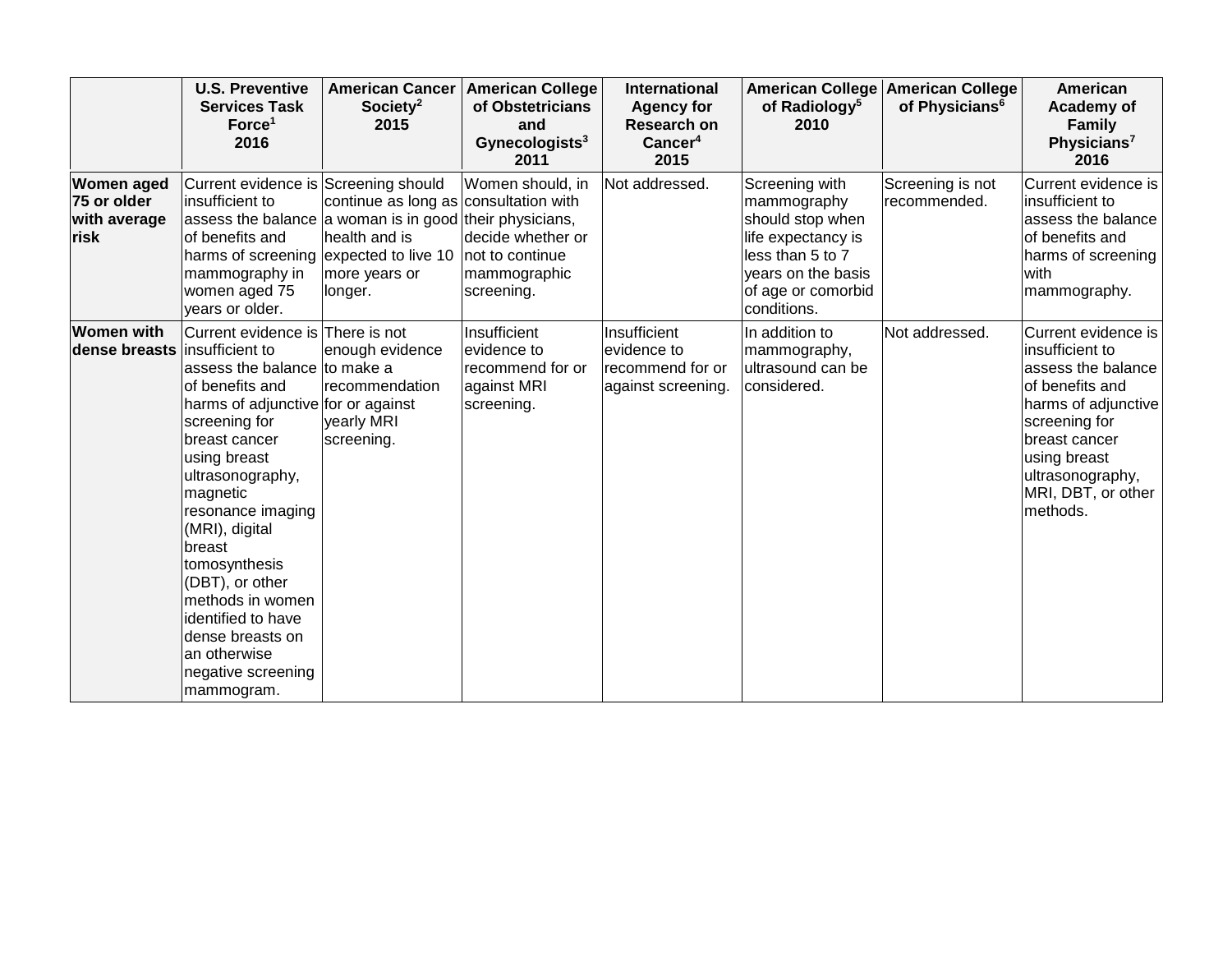|                                         | <b>U.S. Preventive</b><br><b>Services Task</b><br>Force <sup>1</sup><br>2016                                                                                                                                                | <b>American Cancer</b><br>Society <sup>2</sup><br>2015                                                                                                                                                                                                                               | <b>American College</b><br>of Obstetricians<br>and<br>Gynecologists <sup>3</sup><br>2011                                                                                                                                                                                                                                                                                                                                                                                                                                                                    | International<br><b>Agency for</b><br><b>Research on</b><br>Cancer <sup>4</sup><br>2015                    | <b>American College</b><br>of Radiology <sup>5</sup><br>2010                                                                                                                                                                                                                                                                                                                                                                                                                                                                                                                                                | <b>American College</b><br>of Physicians <sup>6</sup> | American<br>Academy of<br><b>Family</b><br>Physicians <sup>7</sup><br>2016 |
|-----------------------------------------|-----------------------------------------------------------------------------------------------------------------------------------------------------------------------------------------------------------------------------|--------------------------------------------------------------------------------------------------------------------------------------------------------------------------------------------------------------------------------------------------------------------------------------|-------------------------------------------------------------------------------------------------------------------------------------------------------------------------------------------------------------------------------------------------------------------------------------------------------------------------------------------------------------------------------------------------------------------------------------------------------------------------------------------------------------------------------------------------------------|------------------------------------------------------------------------------------------------------------|-------------------------------------------------------------------------------------------------------------------------------------------------------------------------------------------------------------------------------------------------------------------------------------------------------------------------------------------------------------------------------------------------------------------------------------------------------------------------------------------------------------------------------------------------------------------------------------------------------------|-------------------------------------------------------|----------------------------------------------------------------------------|
| Women at<br>higher than<br>average risk | Women with a<br>parent, sibling, or<br>child with breast<br>cancer are at<br>higher risk for<br>breast cancer and<br>thus may benefit<br>more than<br>average-risk<br>women from<br>beginning<br>screening in their<br>40s. | Women who are at For women who<br>high risk for breast <i>test positive for</i><br>cancer based on<br>certain factors<br>(such as having a<br>parent, sibling, or<br>child with a BRCA<br>1 or BRCA2 gene<br>mutation) should<br>get an MRI and a<br>mammogram every annual<br>year. | <b>BRCA1 or BRCA2</b><br>mutations or have<br>a lifetime risk of<br>20% or greater,<br>screening should<br>include twice-<br>yearly clinical<br>breast exams,<br>mammography,<br>annual breast MRI,<br>and breast self-<br>exams.<br>For women who<br>received thoracic<br>irradiation between<br>ages 10 and 30<br>years, screening<br>should include<br>lannual<br>mammography,<br>annual MRI, and<br>screening clinical<br>breast exams<br>every 6 to 12<br>months beginning<br>8 to 10 years after<br><b>radiation treatment</b><br>or at age 25 years. | Evidence suggests<br>that screening<br>(mammography<br>and MRI) at an<br>earlier age may be<br>beneficial. | For BRCA1 or<br><b>BRCA2</b> mutation<br>carriers, untested<br>family members of<br><b>BRCA1 or BRCA2</b><br>mutation carriers,<br>and women with a<br>lifetime risk of 20%<br>or greater (based<br>on family history),<br>screening should<br>include annual<br>mammography and<br>annual MRI starting<br>by age 30 years<br>but not before age<br>25 years.<br>For women with a<br>history of chest<br><i>irradiation between</i><br>the ages of 10 and<br>30 years, annual<br>mammography and<br>annual MRI starting<br>8 years after<br>treatment<br>(mammography not<br>recommended<br>before age 25). | Not addressed.                                        | Not addressed.                                                             |